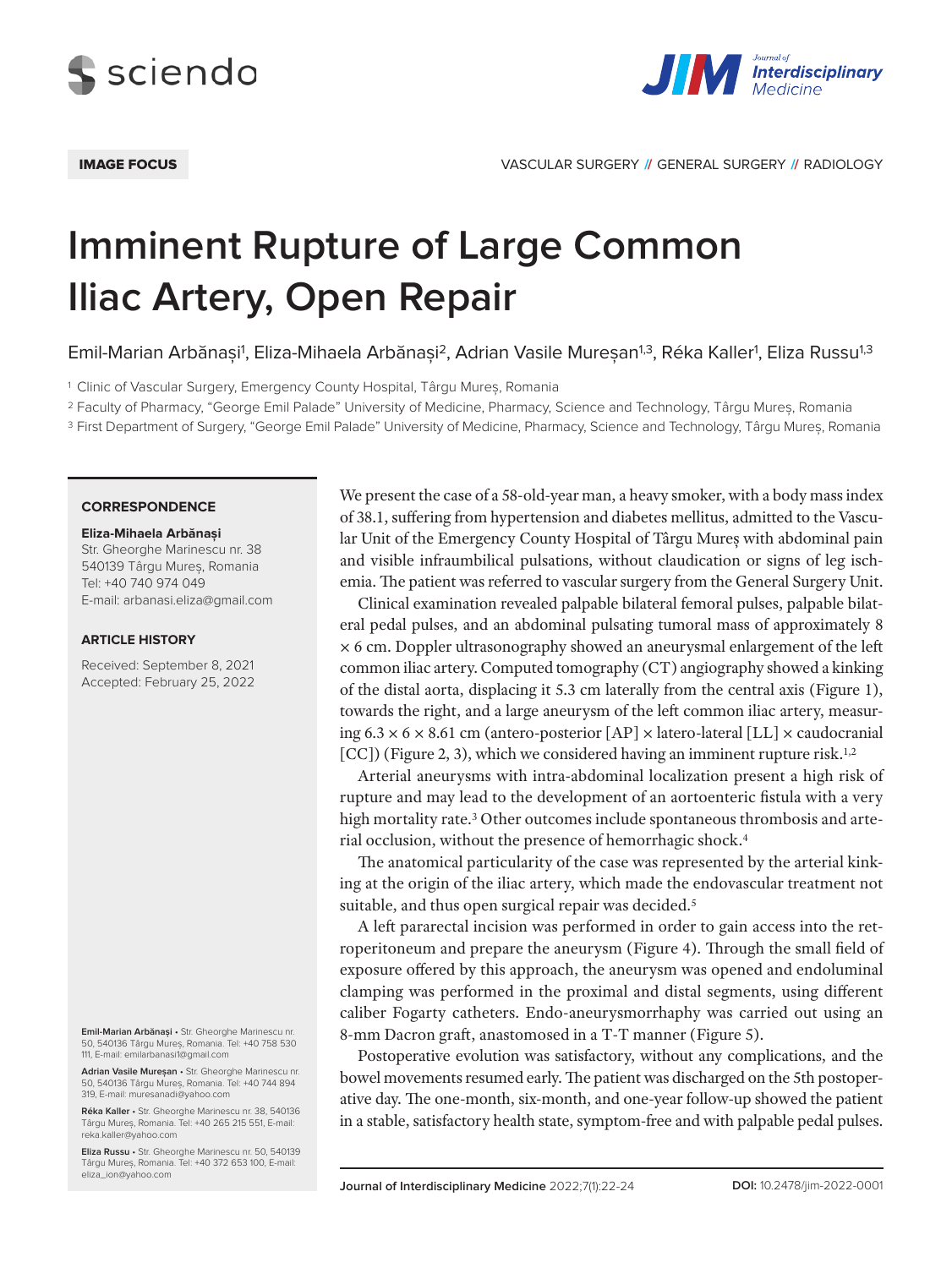

**FIGURE 1.** CT angiography, axial section: kinking of the distal aorta, displacing it 5.3 cm laterally from the central axis



**FIGURE 3.** CT angiography: 3D reconstruction



**FIGURE 2.** CT angiography, coronal section: common iliac artery aneurysm CC diameter (**A**); axial section: common iliac artery aneurysm AP and LL diameter (**B**)



**FIGURE 4.** Intraoperative image of the aneurysm



**FIGURE 5.** Final intraoperative aspect of the endo-aneurysmorrhaphy with an 8-mm Dacron graft